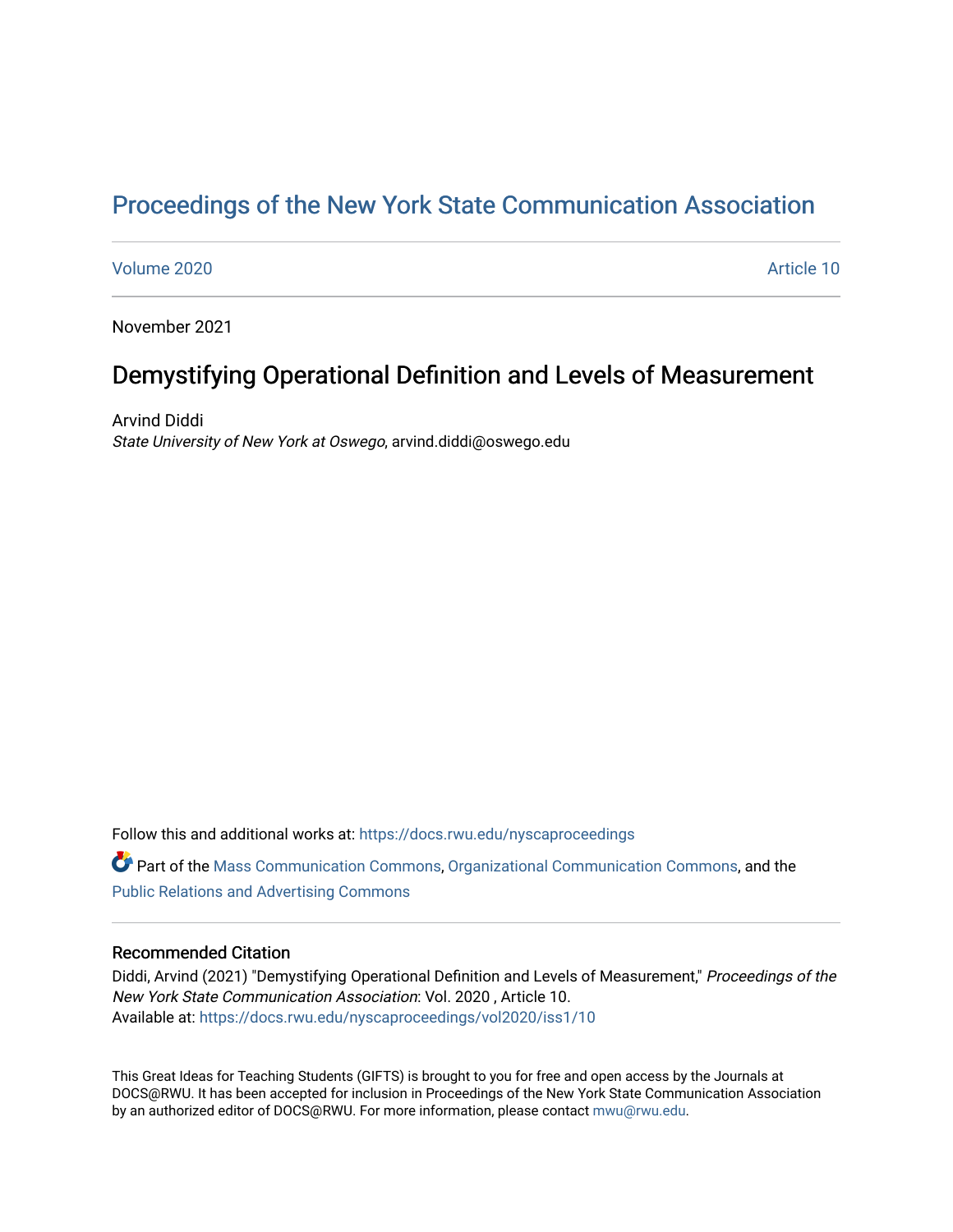# **Demystifying Operational Definition and Levels of Measurement**

**Arvind Diddi,** *State University of New York at Oswego*

**Great Ideas For Teaching Students (G.I.F.T.S)**

## **Abstract**

Teaching mass communication research methods at the undergraduate level attains an increased challenge because students at this stage seem to be more focused on skill-based courses in order to work in various media-related professions. Most of them have difficulty in comprehending that learning research methods is beneficial to them as it helps build their analytical and logical thinking. Among various aspects of research methods such as trying to figure out the link between theory and method, a constant struggle for beginners is to understand what is an operational definition and the levels of measurement. The key lies in demystifying research concepts and terms with what these students can relate to so they can develop an appreciation for analytical and logical thinking in their professional and scholarly endeavors.

*Key words:* levels of measurement, operational definition

## **Introduction**

The purpose of this paper is to help students learn the difference between conceptual and operational definitions, and the levels of measurement in the mass media research methods course. Among various aspects of research methods, such as trying to figure out the link between theory and method, a constant struggle for beginners is to understand what is an operational definition and the levels of measurement.

Teaching undergraduate level research methods presents an increased challenge because students at this stage seem to be more focused on skillbased courses in order to work in various media-related professions. Most of them face difficulty in comprehending that learning research methods is beneficial to them as it helps build their analytical and logical thinking. Yes, there are a few of them who get the hang of this course as they are likely making plans to attend graduate school.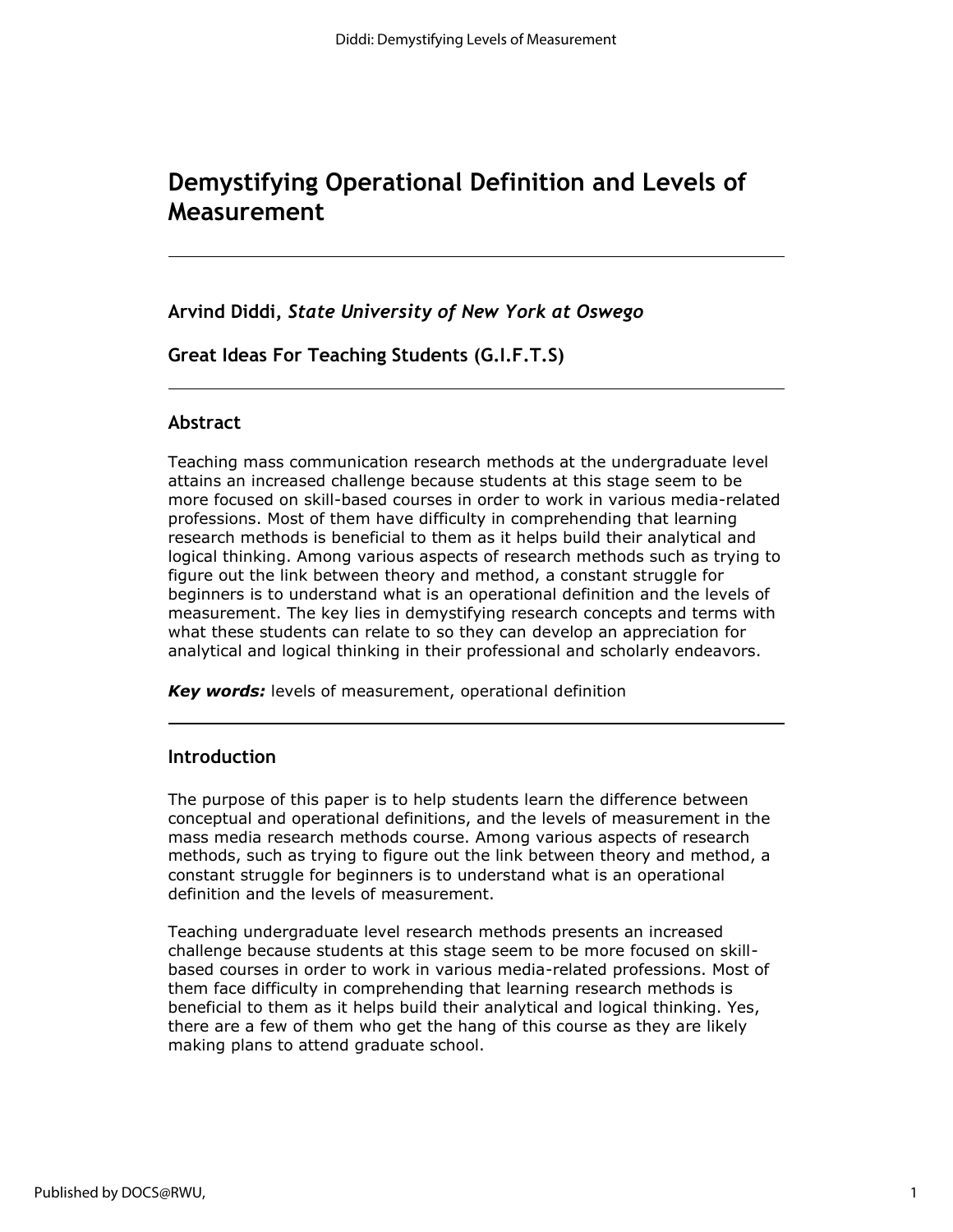The immediate challenge to an instructor teaching this course is to make it interesting and motivating for the students in meaningful ways. The standard approach to teach this course, the way it is typically done at the graduate level, by keeping it abstract and to the textbook would not work with undergraduate students. The key lies in demystifying the research concepts and terms with what these students can relate to so they can develop an appreciation for analytical and logical thinking in their professional and scholarly endeavors.

The pedagogical concepts explored in this paper are helpful in teaching quantitative research methods courses in mass communications and related disciplines.

## **Rationale**

In the process of making students understand the difference between conceptual and operational definitions, the first step is to make them differentiate between an idea and its implementation. In this scenario, it is important for an instructor to understand that keeping students tied to textbook definitions and examples might not help much or at the most may lead to only memorizing the text without really understanding the meaning.

## **Directions**

Explaining it to students that the conceptual definition is basically an idea. In simple terms, it is the literal meaning. For instance, if research is being conducted to examine *violence* in videogames then what is the definition of violence? Students have an idea of describing violence in their own words as an act of hurting people or destroying objects. They get this. But, the challenge is making them understand how to operationalize this literal or conceptual definition.

Now, for the operational definition if they are simply asked to describe what the observable indicators are and how the indicators can be observed, then it is quite likely for them to get caught up in research jargon, thereby causing confusion. Instead, it will be more helpful to ask them, how would they know what they are watching in the video game is violence? Then they are prompted to respond with observations such as "watching the characters attacking each other with weapons and destroying objects around them."

At this moment, it helps to pause and let them understand that these observable violent actions could be measured and that is what is called an operational definition or defining by action. Then elaborating to them that this process in an operational definition is what facilitates measuring of a concept or an idea and that this process is called *operationalization*. For instance, now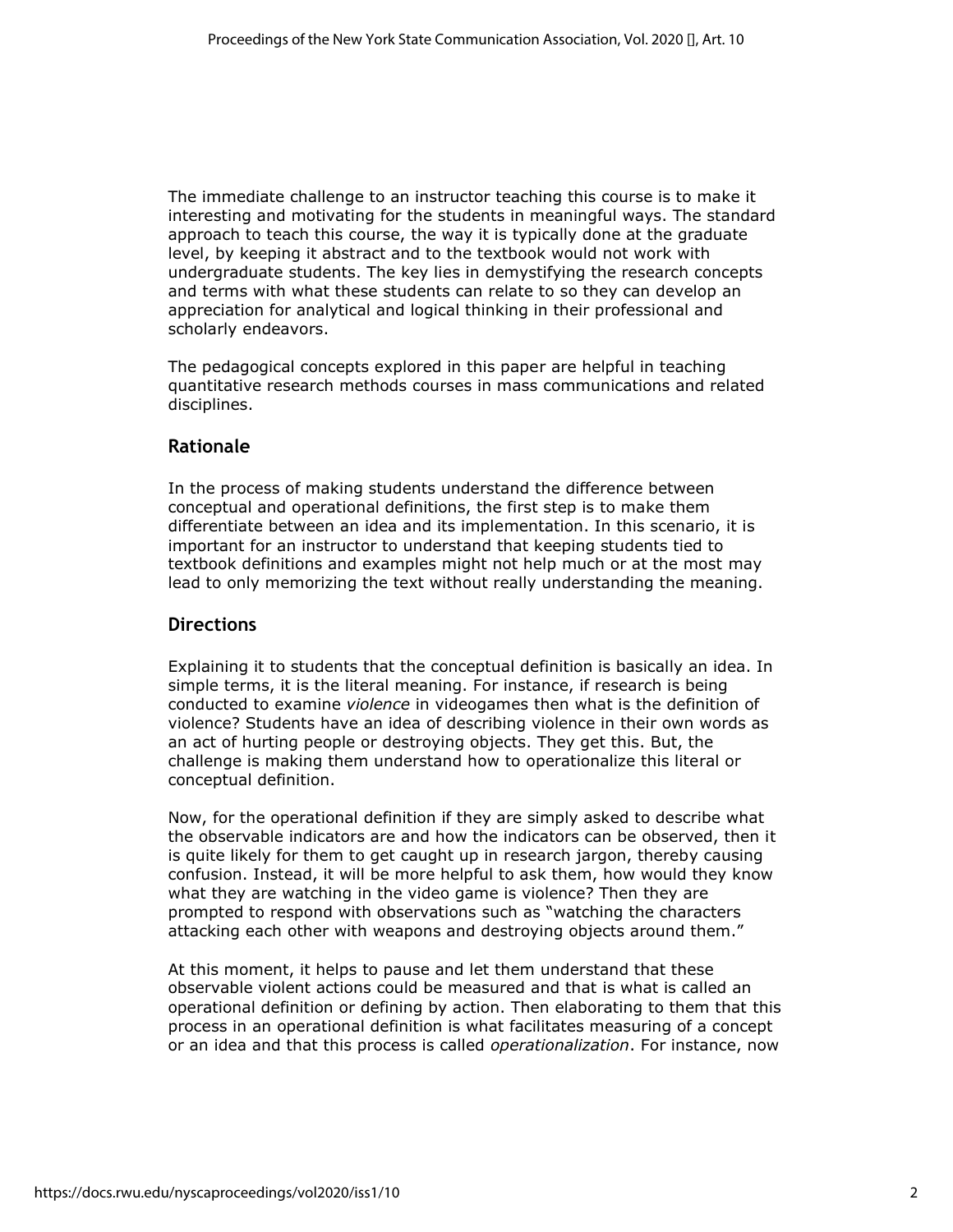the violent actions of various characters such as shooting at each other with weapons or throwing objects at one another in the video game can be measured in terms of the frequency and intensity with which they occurred.

When concepts are operationally defined, they take the shape of variables, which can be measured. So, by measuring the degree of violence in video games these can be categorized and determined fit to be played by children or adults. This can be followed by making them read some related peerreviewed journal articles where violence in video games has been conceptually and operationally defined (e.g., Smith, Lachlan, & Tamborini, 2003).

## **Explanation**

The next step in the process is explaining what are variables and how they are measured. While explaining different categories of variables – dichotomous, discrete or continuous – and how they are used – independent or dependent variable – is a challenge in itself; going over the levels of measurement usually leaves the students perplexed as they confuse it with mathematics rather than understanding underlying logic.

One way to help the students understand and retain the knowledge of levels of measurement –nominal, ordinal, interval, and ratio – is through the *mnemonic* technique by tying them to the basic math; addition, subtraction, multiplication and division. The mnemonic here is used only as an aid to remember the pattern and represent increasing complexity from the nominal to the ratio level only, and not for any mathematical value. See the table below:

## **Levels of measurement with mnemonics**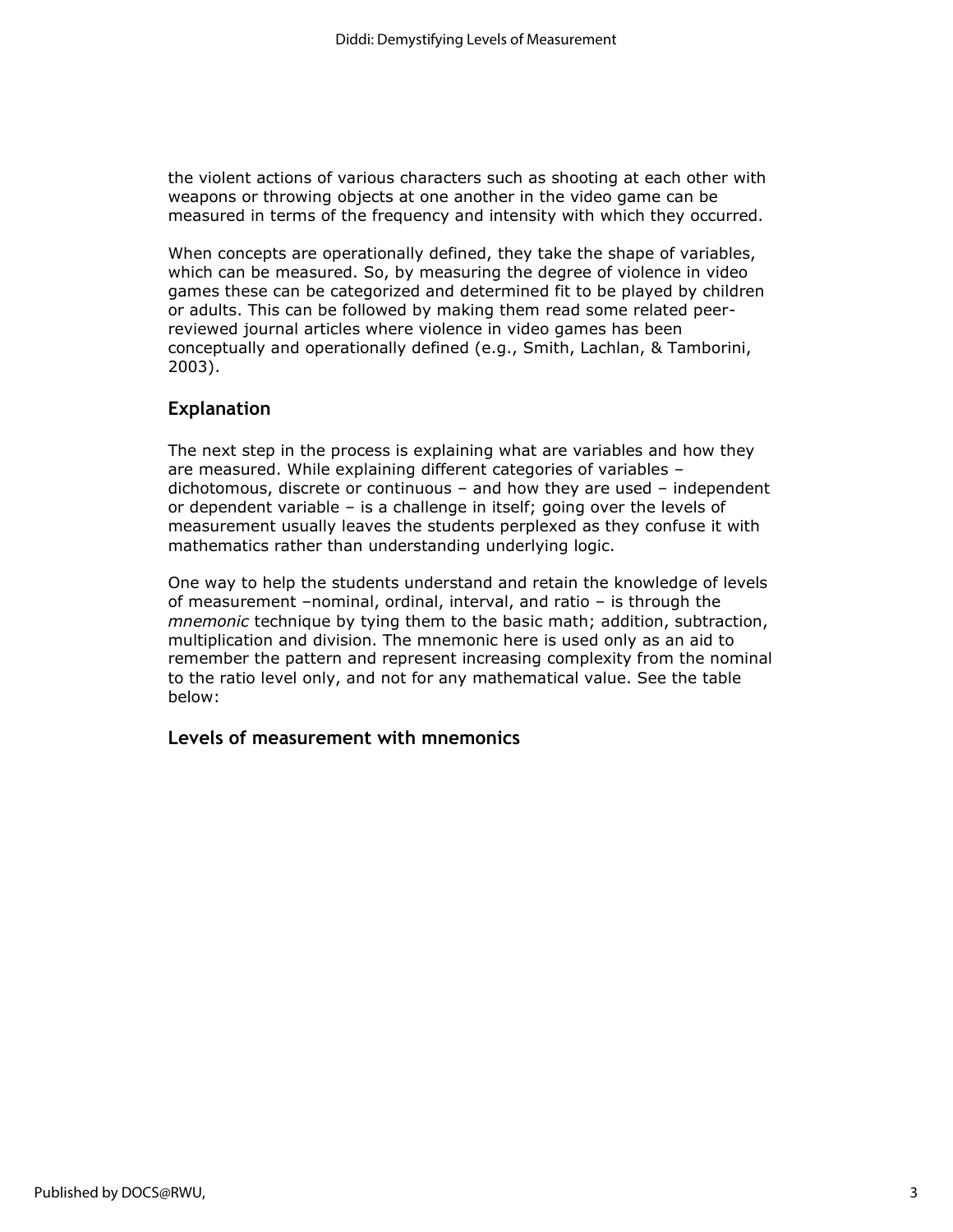| <b>Levels of Measurement</b>                                                                                                                                                                                  | <b>Mnemonics</b>      |
|---------------------------------------------------------------------------------------------------------------------------------------------------------------------------------------------------------------|-----------------------|
| <b>Nominal:</b><br>Assigns a numeral to a variable,<br>without quantifying the numeral.<br>Example: Biological sex<br>Male $= 1$<br>Female $= 2$                                                              | <b>Addition</b>       |
| Here, numbers are only for labelling<br>purposes and have no quantitative<br>meaning, i.e., 2 here does not mean<br>it is more than 1.                                                                        |                       |
| Ordinal:<br>The numerals are rank ordered from<br>low to high, or high to low.<br>Example: Letter grade<br>A, B, C, D, F                                                                                      | <b>Subtraction</b>    |
| Interval:<br>All attributes of ordinal with equal<br>spacing between the ranks and not a<br>true zero.<br>Example: Scale on a thermometer<br>Likert scale ranging from strongly<br>agree to strongly disagree | <b>Multiplication</b> |
| Ratio:<br>All attributes of interval with a true<br>zero.<br>Example: Time, distance, velocity,<br>Age                                                                                                        | <b>Division</b>       |

In the above table the right column details the four levels of measurement with examples. The right column gives the math mnemonics to help students memorize the levels of measurement by minimizing confusion. This is only meant for the initial stages where the students are learning for the first time about the levels of measurement.

Also, here is an example to demonstrate the same variable of *age* being measured at different levels:

*Nominal* (Are you older than 30?) \_\_\_Yes \_\_\_ No

*Ordinal* (How old are you?) teenager, young adult, middle age, elderly

*Interval* (How old are you?) \_\_ 21-30 \_\_31-40 \_\_ 41-50